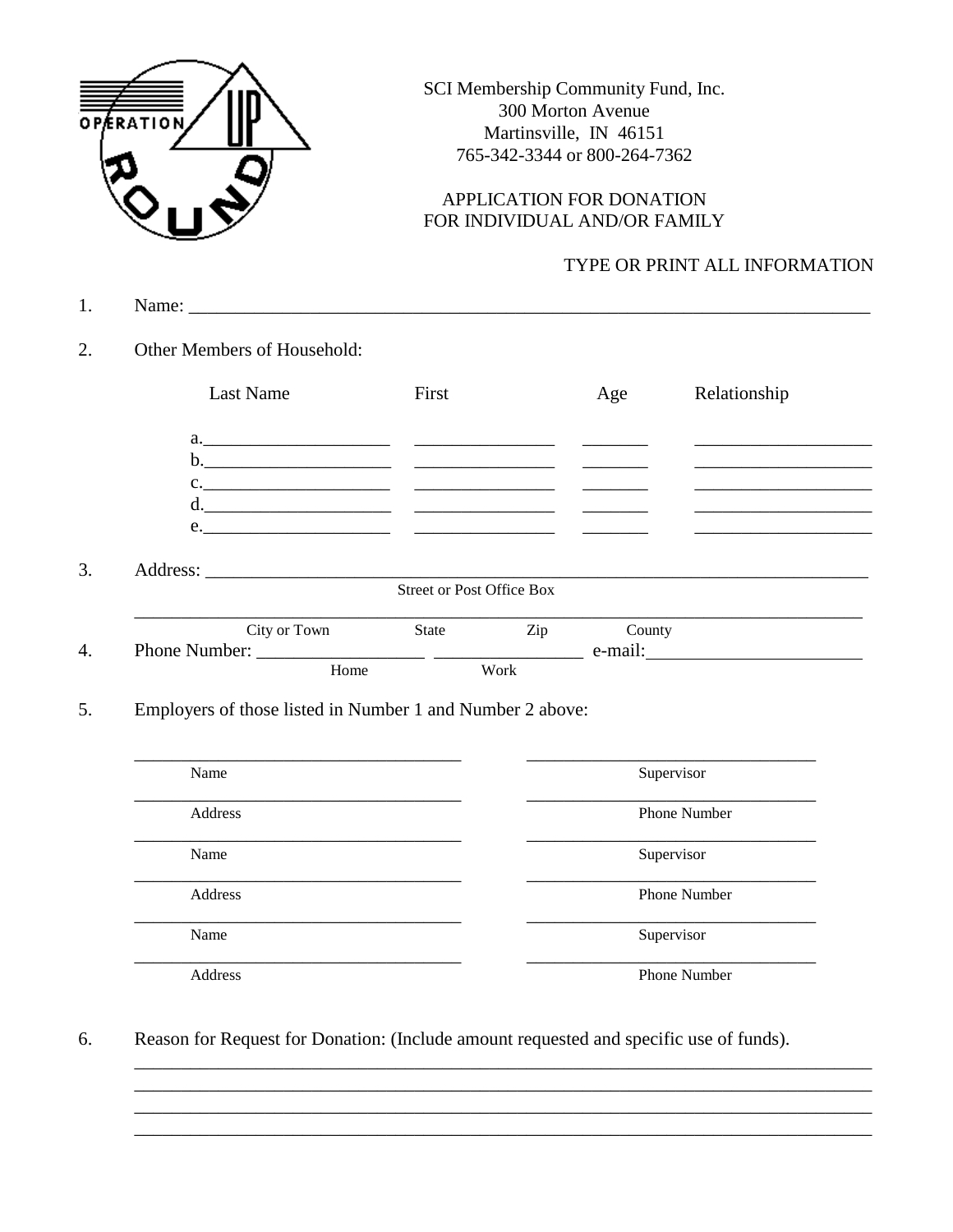| 7. |                                  | Is individual or family receiving any other form of assistance or aid for above stated request                                                                        |                                                                                                                      |                                                             |                             |
|----|----------------------------------|-----------------------------------------------------------------------------------------------------------------------------------------------------------------------|----------------------------------------------------------------------------------------------------------------------|-------------------------------------------------------------|-----------------------------|
| 8. |                                  | Have you requested financial assistance from your Township Trustee or any other source to fund                                                                        |                                                                                                                      | <u> 1989 - Johann Stoff, amerikansk politiker (d. 1989)</u> |                             |
| 9. |                                  | ,我们也不能在这里的人,我们也不能在这里的人,我们也不能在这里的人,我们也不能在这里的人,我们也不能在这里的人,我们也不能在这里的人,我们也不能在这里的人,我们也<br>,我们也不能在这里的,我们也不能在这里的时候,我们也不能在这里的时候,我们也不能会在这里的时候,我们也不能会在这里的时候,我们也不能会在这里的时候,我们也不能会 |                                                                                                                      |                                                             |                             |
|    |                                  | <b>SOURCES OF MONTHLY INCOME</b>                                                                                                                                      |                                                                                                                      |                                                             | <b>AMOUNTS</b>              |
|    | Salary                           |                                                                                                                                                                       | the control of the control of the control of the control of the control of                                           |                                                             | $\sim$                      |
|    |                                  | Employer's Name                                                                                                                                                       |                                                                                                                      |                                                             | $\frac{\text{S}}{\text{S}}$ |
|    |                                  |                                                                                                                                                                       |                                                                                                                      |                                                             | $\sim$                      |
|    | <b>Real Estate Income</b>        |                                                                                                                                                                       |                                                                                                                      |                                                             | $\sim$ $\sim$               |
|    | Farm Income                      |                                                                                                                                                                       | <u> 1989 - Johann Barbara, martxa alemaniar argumento estas políticas en la contrada de la contrada de la contra</u> |                                                             | $\sim$ $\sim$               |
|    |                                  | Other (please state: alimony, child support, other)                                                                                                                   |                                                                                                                      |                                                             |                             |
|    |                                  |                                                                                                                                                                       | Type                                                                                                                 |                                                             | $\sim$                      |
|    |                                  |                                                                                                                                                                       | Type                                                                                                                 |                                                             | $\sim$                      |
|    |                                  | TOTAL SOURCES OF MONTHLY INCOME                                                                                                                                       |                                                                                                                      |                                                             |                             |
|    | <b>ASSETS</b> (list all)<br>Cash |                                                                                                                                                                       |                                                                                                                      |                                                             | <b>AMOUNTS</b><br>\$        |
|    |                                  | <b>Banking Institution</b>                                                                                                                                            | Acct. No.                                                                                                            |                                                             |                             |
|    |                                  | <b>Banking Institution</b>                                                                                                                                            | Acct. No.                                                                                                            |                                                             |                             |
|    | <b>Real Estate</b>               | Partial or Wholly Owned                                                                                                                                               | County                                                                                                               |                                                             | Market Value<br>\$          |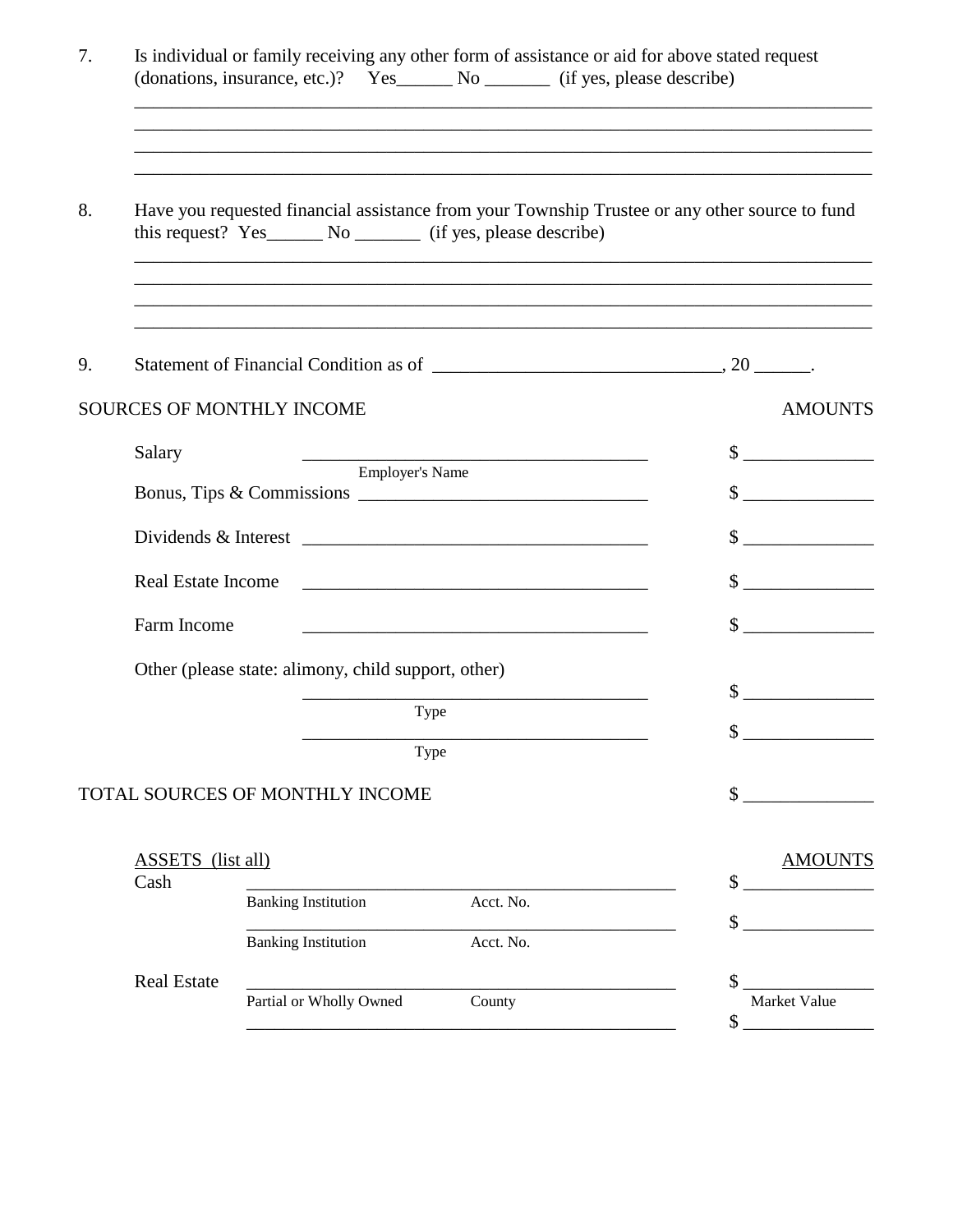## Other Assets:

(State type: i.e., Stocks, Bonds, Personal Property, Auto, Loan Receivable, Life Insurance (Cash Value), Include description, account number, etc.)

|                                           |                 |                                                                                                                                                                                                                               | \$                                                                                                                                                                                                                                                                                                                                                     |
|-------------------------------------------|-----------------|-------------------------------------------------------------------------------------------------------------------------------------------------------------------------------------------------------------------------------|--------------------------------------------------------------------------------------------------------------------------------------------------------------------------------------------------------------------------------------------------------------------------------------------------------------------------------------------------------|
|                                           |                 | Type                                                                                                                                                                                                                          | Value                                                                                                                                                                                                                                                                                                                                                  |
|                                           |                 | Type                                                                                                                                                                                                                          | $\qquad \qquad \bullet$<br>Value                                                                                                                                                                                                                                                                                                                       |
|                                           |                 | Type                                                                                                                                                                                                                          | $\begin{picture}(20,20) \put(0,0){\line(1,0){100}} \put(15,0){\line(1,0){100}} \put(15,0){\line(1,0){100}} \put(15,0){\line(1,0){100}} \put(15,0){\line(1,0){100}} \put(15,0){\line(1,0){100}} \put(15,0){\line(1,0){100}} \put(15,0){\line(1,0){100}} \put(15,0){\line(1,0){100}} \put(15,0){\line(1,0){100}} \put(15,0){\line(1,0){100}} \$<br>Value |
|                                           |                 | Type                                                                                                                                                                                                                          | $\big\ $<br>Value                                                                                                                                                                                                                                                                                                                                      |
| <b>TOTAL ASSETS</b>                       |                 |                                                                                                                                                                                                                               | \$                                                                                                                                                                                                                                                                                                                                                     |
| <b>MONTHLY EXPENSES</b>                   |                 |                                                                                                                                                                                                                               | <b>AMOUNTS</b>                                                                                                                                                                                                                                                                                                                                         |
| Housing                                   | Mortgage ______ | $Rent$ <sub>_____</sub>                                                                                                                                                                                                       | $\sim$                                                                                                                                                                                                                                                                                                                                                 |
|                                           |                 |                                                                                                                                                                                                                               | $\mathbb{S}$                                                                                                                                                                                                                                                                                                                                           |
| Food                                      |                 |                                                                                                                                                                                                                               |                                                                                                                                                                                                                                                                                                                                                        |
| Utilities                                 | Electricity     |                                                                                                                                                                                                                               | $\qquad \qquad \bullet$                                                                                                                                                                                                                                                                                                                                |
|                                           | Gas             |                                                                                                                                                                                                                               | $\begin{tabular}{ c c c c } \hline $S$ & \quad \quad & \quad \quad & \quad \quad \\ \hline \end{tabular}$                                                                                                                                                                                                                                              |
|                                           | Telephone       |                                                                                                                                                                                                                               | \$                                                                                                                                                                                                                                                                                                                                                     |
| <b>Transportation Automobile Payments</b> |                 |                                                                                                                                                                                                                               | $\frac{\text{S}}{\text{S}}$                                                                                                                                                                                                                                                                                                                            |
|                                           | Gasoline        |                                                                                                                                                                                                                               | $\sim$                                                                                                                                                                                                                                                                                                                                                 |
| Insurance                                 | Medical         |                                                                                                                                                                                                                               | $\frac{\text{S}}{\text{S}}$                                                                                                                                                                                                                                                                                                                            |
|                                           | Life            |                                                                                                                                                                                                                               | $\sim$                                                                                                                                                                                                                                                                                                                                                 |
|                                           | Automobile      |                                                                                                                                                                                                                               | $\sim$ $\sim$                                                                                                                                                                                                                                                                                                                                          |
| Medical                                   | <b>Doctors</b>  |                                                                                                                                                                                                                               | $\frac{\text{S}}{\text{S}}$                                                                                                                                                                                                                                                                                                                            |
|                                           | Hospital        |                                                                                                                                                                                                                               | $\frac{\text{S}}{\text{S}}$                                                                                                                                                                                                                                                                                                                            |
|                                           | Medication      |                                                                                                                                                                                                                               | $\mathcal{S}$                                                                                                                                                                                                                                                                                                                                          |
| <b>Charge Accounts</b>                    |                 |                                                                                                                                                                                                                               | <b>Contract Contract Contract</b>                                                                                                                                                                                                                                                                                                                      |
| (Specify)                                 |                 |                                                                                                                                                                                                                               | <u> El segundo de la contenentación de la contenentación de la contenentación de la contenentación de la contene</u>                                                                                                                                                                                                                                   |
|                                           |                 |                                                                                                                                                                                                                               | $\sim$                                                                                                                                                                                                                                                                                                                                                 |
|                                           |                 |                                                                                                                                                                                                                               |                                                                                                                                                                                                                                                                                                                                                        |
| Loans (Specify)                           |                 | <u> 1989 - Johann Stein, mars an deutscher Stein und der Stein und der Stein und der Stein und der Stein und der</u>                                                                                                          | $\frac{1}{2}$                                                                                                                                                                                                                                                                                                                                          |
|                                           |                 |                                                                                                                                                                                                                               | $\qquad \qquad \text{\normalsize $s$} \underline{\qquad \qquad \qquad }$                                                                                                                                                                                                                                                                               |
|                                           |                 |                                                                                                                                                                                                                               | $\frac{1}{2}$                                                                                                                                                                                                                                                                                                                                          |
| <b>Taxes</b>                              |                 |                                                                                                                                                                                                                               | $\begin{array}{c c} \hline \end{array}$                                                                                                                                                                                                                                                                                                                |
|                                           |                 | the control of the control of the control of the control of the control of the control of the control of the control of the control of the control of the control of the control of the control of the control of the control | $\frac{\text{S}}{\text{S}}$                                                                                                                                                                                                                                                                                                                            |
|                                           |                 |                                                                                                                                                                                                                               | <u> 1989 - Jan Jawa</u>                                                                                                                                                                                                                                                                                                                                |
| <b>Other Expenses</b>                     |                 |                                                                                                                                                                                                                               | $\frac{\text{S}}{\text{S}}$                                                                                                                                                                                                                                                                                                                            |
| (Specify)                                 |                 |                                                                                                                                                                                                                               | $\frac{\text{S}}{\text{S}}$                                                                                                                                                                                                                                                                                                                            |
|                                           |                 |                                                                                                                                                                                                                               |                                                                                                                                                                                                                                                                                                                                                        |
| TOTAL MONTHLY EXPENSES                    |                 |                                                                                                                                                                                                                               | $\sim$                                                                                                                                                                                                                                                                                                                                                 |